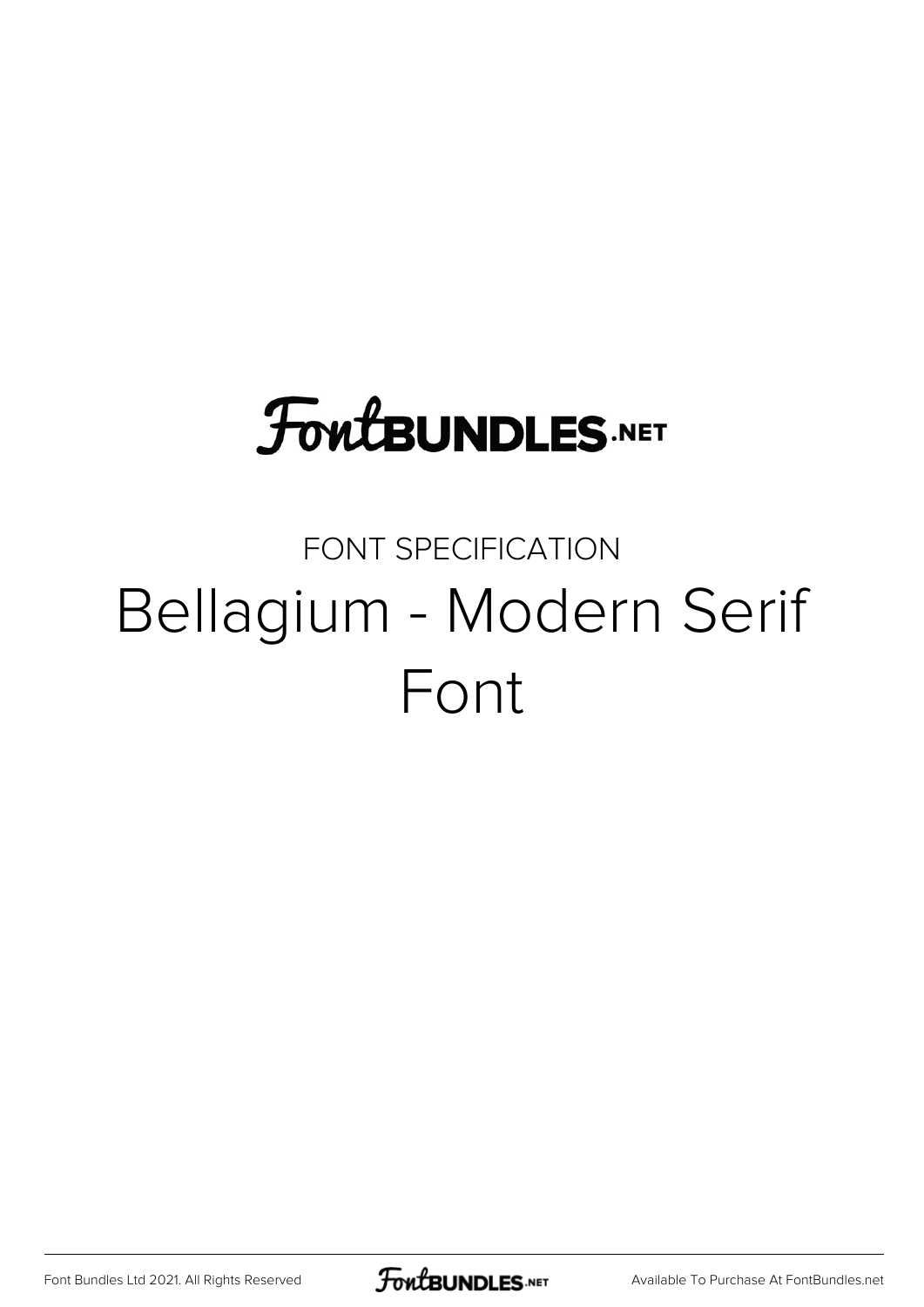#### Bellagium - Regular

**Uppercase Characters** 

### ABCDEFGHIJKLMNOPQ **RSTUVWXYZ**

Lowercase Characters

### abedefghijklmnopqrstu **VWXYZ**

**Numbers** 

#### 0123456789

**Punctuation and Symbols** 



All Other Glyphs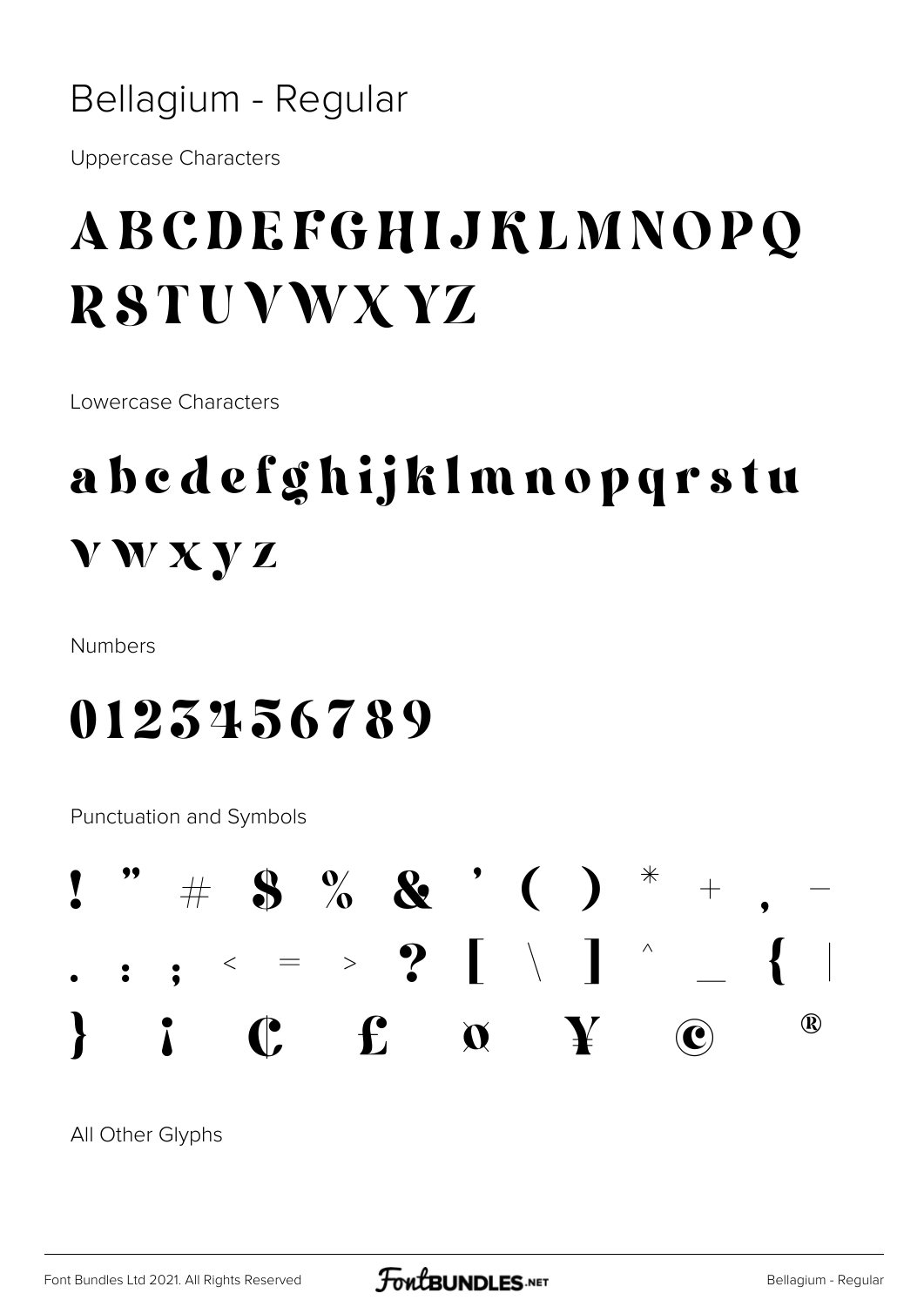### À Á Â Ã Ä Å Æ Ç È

### É Ê Ë Ì Í Î Ï Ñ Ò

### Ó Ô Õ Ö × Ù Ú Û Ü

#### Ý à á â ã ä å æ ç



## $\dot{0}$   $\dot{0}$   $\ddot{0}$   $\ddot{0}$   $\ddot{0}$   $\dot{1}$   $\dot{1}$   $\dot{1}$   $\dot{1}$ ü ý ÿ Ā ā Ą ą Ć ć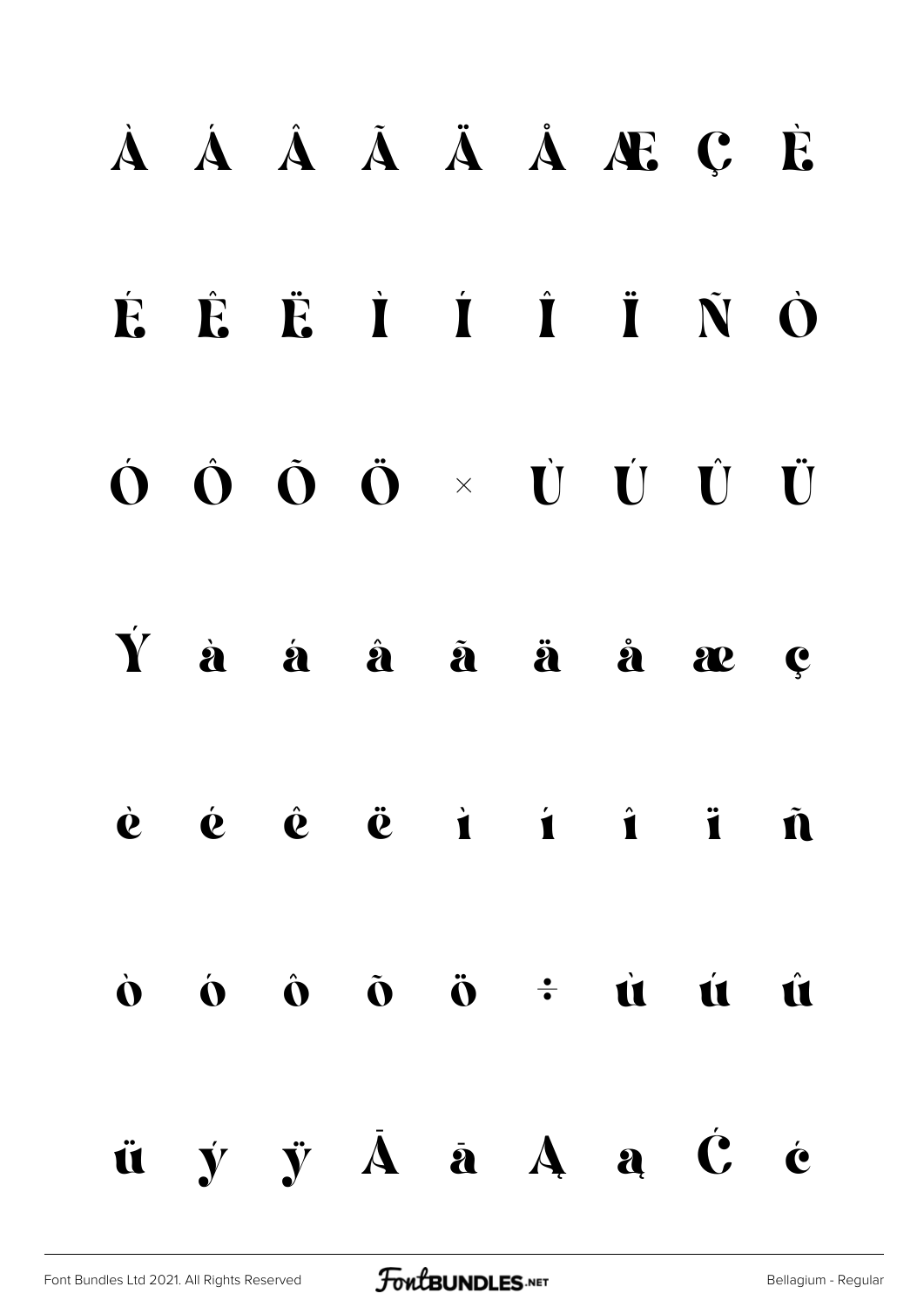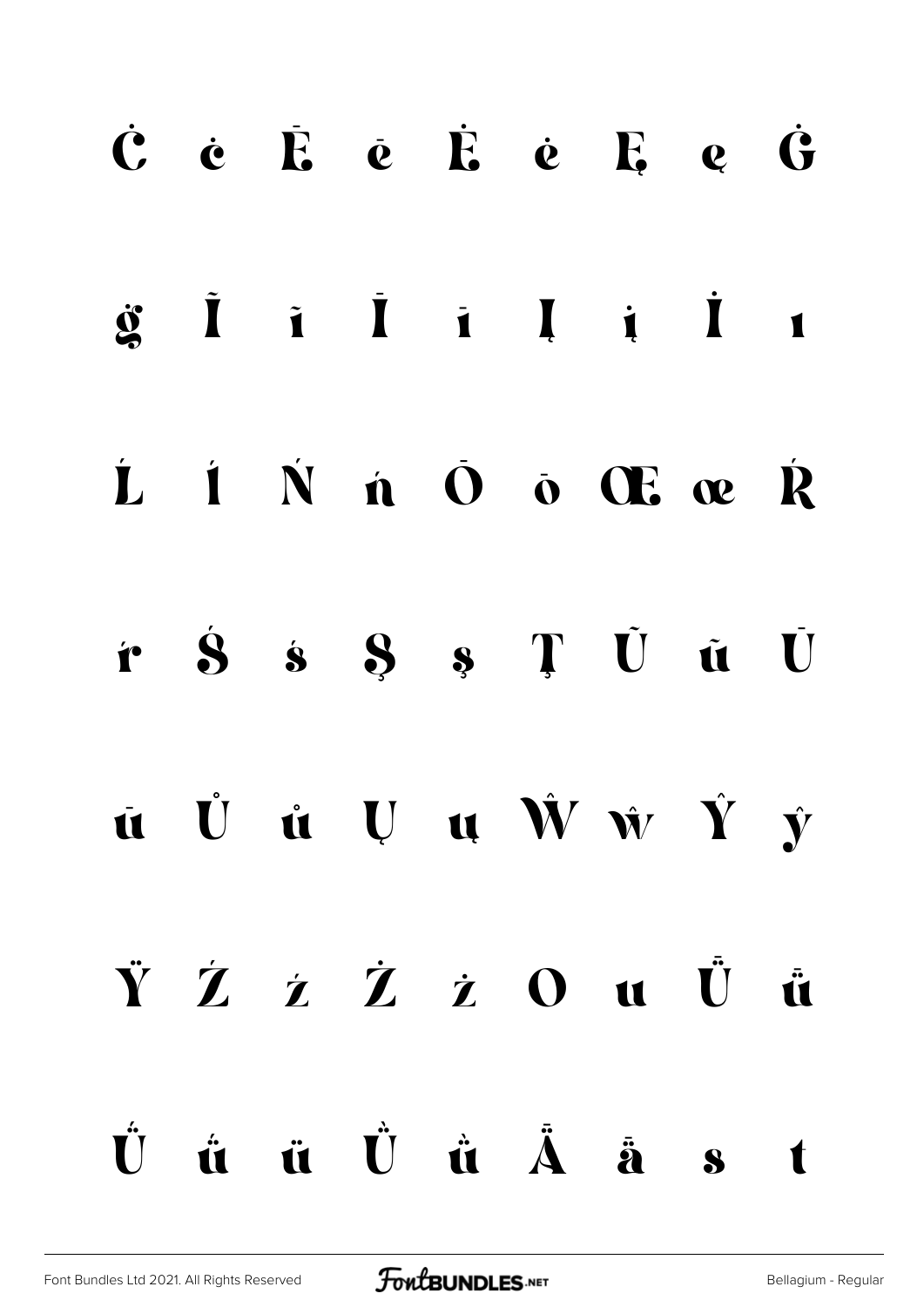#### $E$   $e$   $\ddot{O}$   $\ddot{o}$   $h$   $j$   $w$   $1$

́ ̂ ̃ ̄ ̇ ̈ ̊ ̧ ̨

### d İ i M m N n  $\dot{\mathbf{O}}$   $\dot{\mathbf{O}}$

 $\dot{\mathbf{O}}$   $\dot{\mathbf{O}}$   $\dot{\mathbf{O}}$   $\dot{\mathbf{O}}$  s t  $\dot{\mathbf{W}}$   $\dot{\mathbf{W}}$ 

ẃ Ẅ ẅ Ấ ấ Ầ ầ Ẫ ẫ

Ẽ ẽ Ế ế Ề ề Ễ ễ Ố  $\dot{\mathbf{o}}$   $\dot{\mathbf{o}}$   $\dot{\mathbf{o}}$   $\dot{\mathbf{o}}$   $\dot{\mathbf{v}}$   $\dot{\mathbf{y}}$   $\dot{\mathbf{v}}$   $\dot{\mathbf{y}}$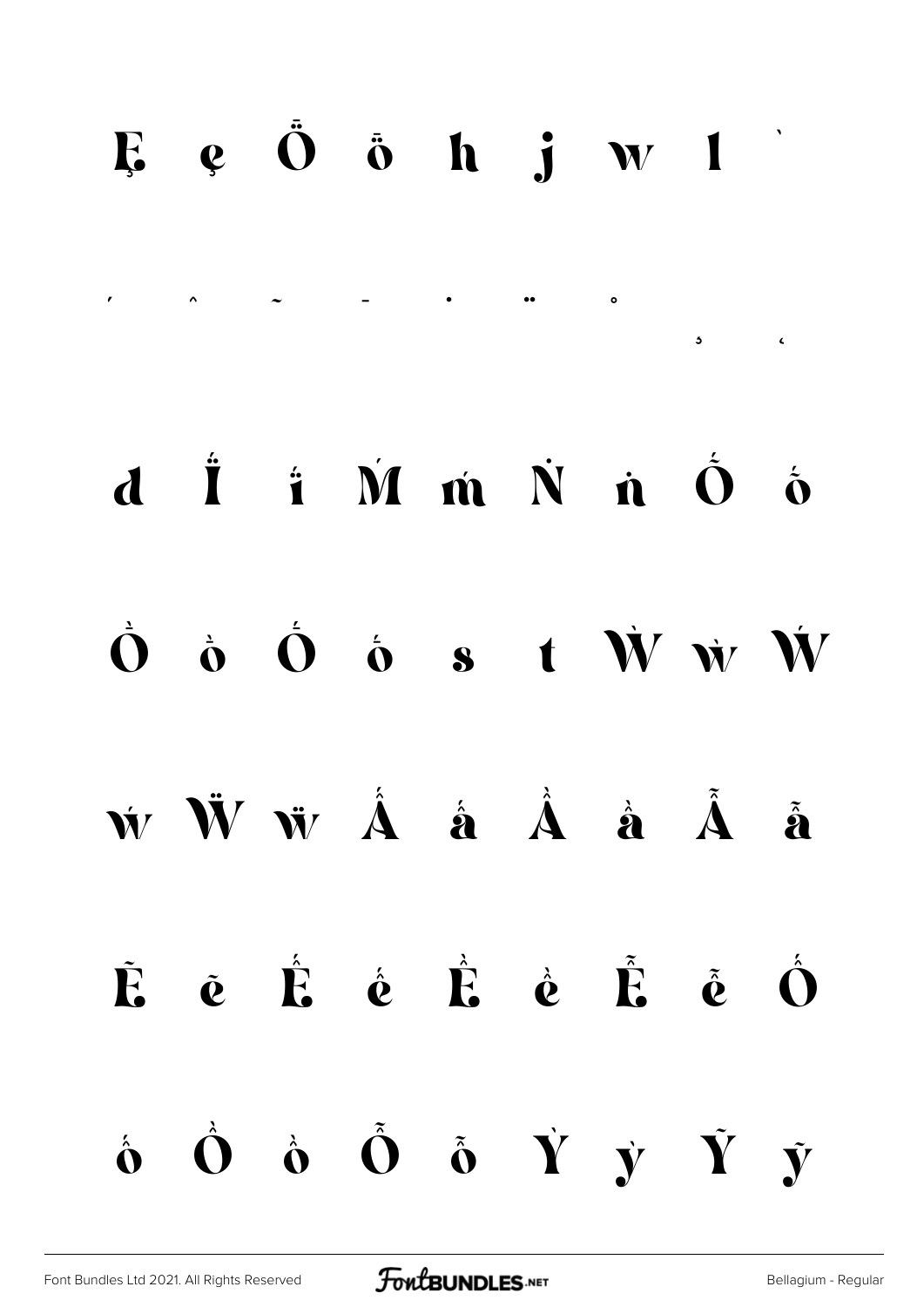# $/ n$  ( )  $f$  TM -  $A$   $A$ ABBBDDEET F F G G H H H I J KKKKLLLMM MNNNOPQQR R R R S S T Th U U VWXYZ a a ag b